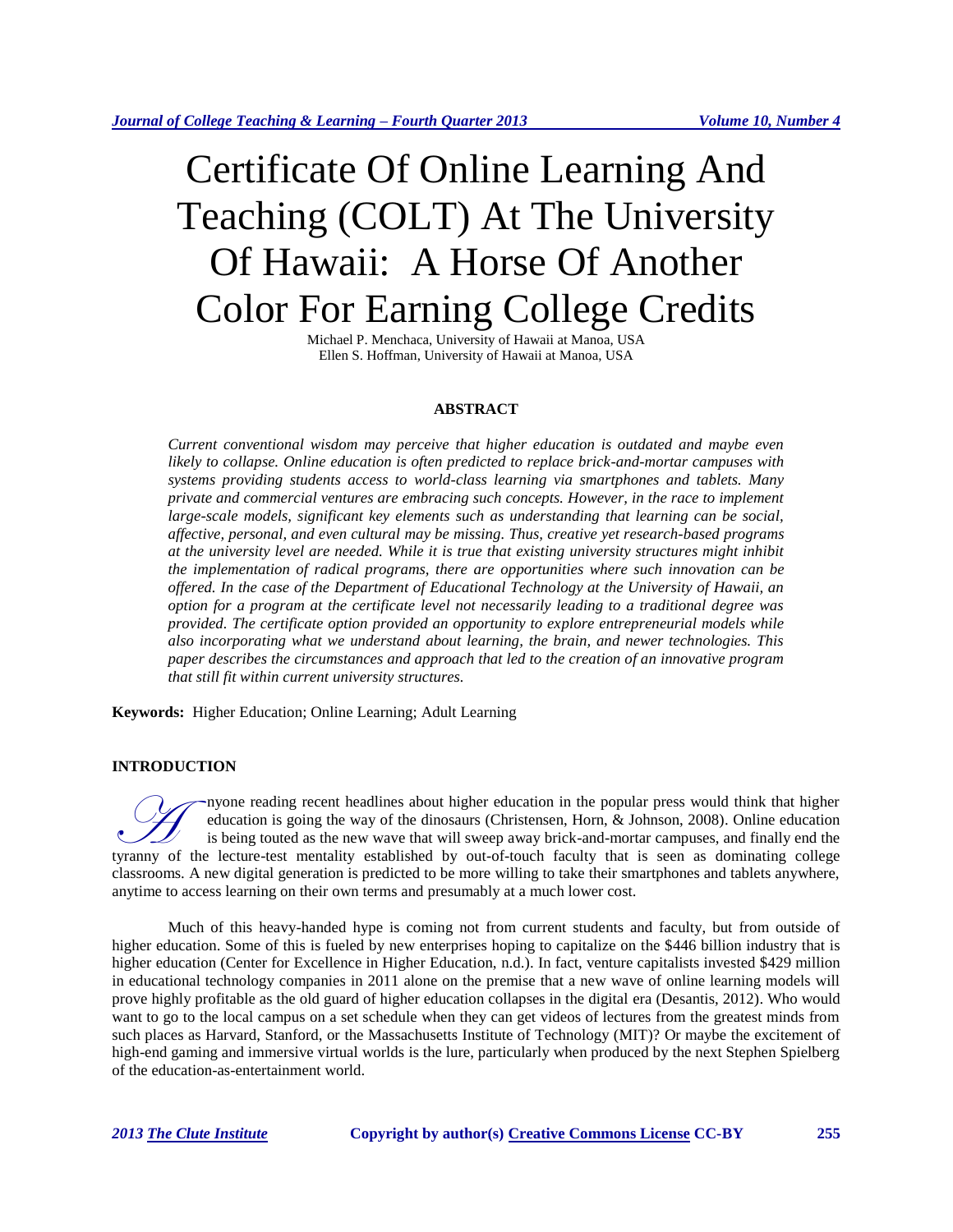# *Journal of College Teaching & Learning – Fourth Quarter 2013 Volume 10, Number 4*

Not everyone arguing against traditional higher education is approaching the concept with a dollar sign in mind (Anderson, Boyles, & Rainie, 2012). Some with stronger links to the academy have proposed that highly open courses and freely available web resources could promote personal learning environments (PLEs) where thoughtful students will be able to pick and choose among their interests and goals to obtain a world-class education. Students would be able to learn at their own pace, unlike the highly structured courses now provided by higher education. Further, as they examine topics of interest, each could pursue those aspects of a field that provide the most personal satisfaction and meets individual needs for fulfillment and career advancement.

While many models of disruption and proposed reform are being put forward that provide novel views of the future, we would argue that there are a number of more down-to-earth rationales that suggest such scenarios are possible but will not replace the formal learning of the university as proposed. Although the future may allow more options than are currently available to meet growing demands for the life-long learning needed in a knowledge society, the traditional university will still hold a major role in postsecondary education. In this paper, we will look at the reasons for such a stance, as well as provide an example of an entrepreneurial venture within a traditional institution that shows how new models can be developed and explored that provide the best of distance learning and formal classrooms. This paper first explores some of the issues about learning and community not fully a part of currently popularized models for distance education such as Massive Open Online Courses (MOOCs), then looks at a new program at the University of Hawaii at Manoa that is attempting to meld flexibility, individual needs, and understanding of student learning with new technologies in the context of traditional semesters and credit-hour course production.

## **HOW STUDENTS LEARN AS THE CENTER OF REFORM**

Educational research is not always carefully examined in setting policy for public education, but the vast studies about how students learn best and what kinds of teaching make a difference in student outcomes suggest that the future models proposed are missing some key elements.

First, much of the research finds that learning is a social process, so that the idea of students sitting passively watching world-class lectures meets only part of the learning equation (Willingham, 2009). In fact, the best learning comes from doing, with active learning and real-world problems producing deeper learning on a topic as well as ensuring the learning will be sustained. This relates to the second observation, that learning is both a cognitive and affective process. Exposure to content alone is unlikely to sustain engagement. In fact, many students fail to complete courses in distance education because of the focus on content over process and because the social interaction that are well understood from the face-to-face classroom are missing (Abrami, Bernard, Bures, Borokhovski, & Tamim, 2011). Students consistently indicate that collaboration with peers is key to successful learning environments, regardless of context (Menchaca & Bekele, 2008).

At the same time, knowledge of adult learning suggests there is a need for content that meets personal needs, recognizes the learner as bringing knowledge that needs to be applied within the learning context, and has the flexibility to deal with students' diverse personal schedules and learning styles (Merriam, 2008). Further, unguided instruction has been shown to be a poor method for providing support. While this argues against rigid course structures, it also suggests that options that guide students to increase their expertise and sustain their attention may be more important than having a massive palette of choices and little assistance in figuring out which is the best fit. This includes the place of an instructor who can monitor student action and understand how to help students in gaining content knowledge.

Finally, mass education as proposed by some of the reform models lacks understanding of local needs, something many public higher education institutions (and some privates) were designed to meet. Putting learning in a context that shows how knowledge can be used in one's own locus of control, and placing students in groups with others to build local communities of practice can have positive impacts for both the individuals involved and the locales where they reside. This puts learning in context that is meaningful and with individuals who are more likely to have shared interests and related goals.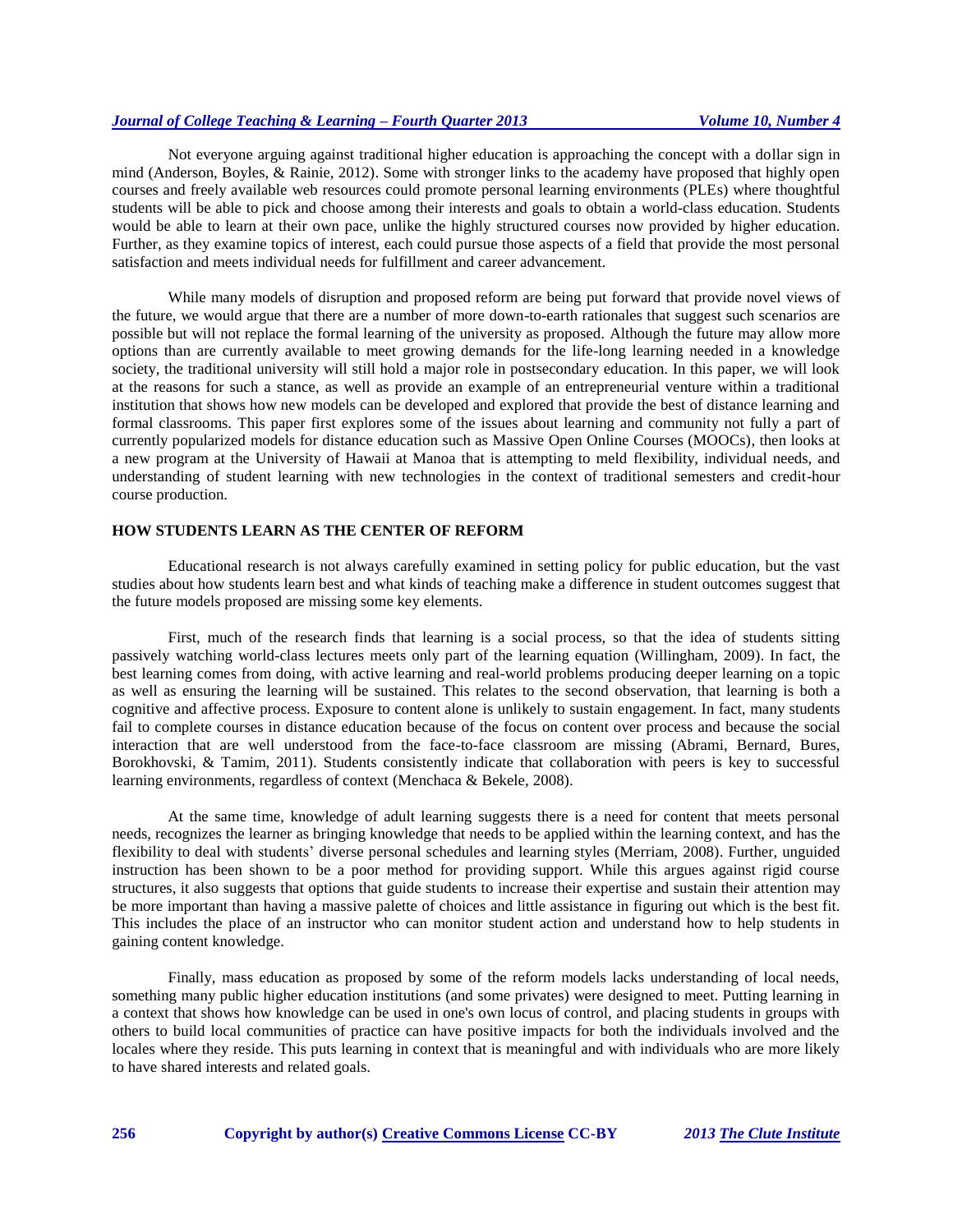# **AN ENTREPRENEURIAL MODEL FOR NEW PROGRAMS**

While existing structures within higher education might limit the freedom to implement programs with radically different delivery models, there do still exist opportunities for innovative and entrepreneurial models. The structure of existing degree programs at the University of Hawaii (UH) can be constraining when considering new models for teaching. Anything other than minor considerations must take into account complex requirements that govern operation including department, college, and university rules; accreditation requirements from multiple institutions; and the overall needs of the professional field.

However, within the existing structure, there does exist a model that while not leading to a full degree provides opportunity for innovation. Graduate programs at the university can offer graduate-level certificates organized around areas of need. Additionally, these programs can be delivered through the extension arm of the university, thus generating funds for the department, college, and university. Further, certificate programs can "double dip" and students can use courses taken toward completion of the certificate as electives in other advanced programs, including at the master's or doctoral level. Finally, certificates provide the opportunity for more creative and experimental content and delivery tied to the contemporary needs of the field. Electives and certificate courses are less constrained by rigid academic and accrediting requirements because those requirements are generally fulfilled within programmatic required core courses.

So, while very much still a part of the regular college program offerings provided at the university, the certificate program can also be entrepreneurial in design and delivery. Since certificate courses either fall within a category of not leading to a full degree or are utilized only as electives beyond specific degree requirements, they can fit within regular programs yet still differ substantially.

In the case of the Department of Educational Technology at UH, a program with a set of courses providing content tied to the burgeoning area of distributed learning while simultaneously serving as a model for innovative delivery of that very content was desired. Moreover, such a program needed to serve the specific needs of the workforce in the Hawaiian region. Hawaii is unique in that the main university campus for most graduate programs exists on a single island within a chain of multiple islands. Traditionally, students desiring higher levels of education have had to move from their homes in order to pursue additional education. In a culture where extended family plays a significant role in life decisions, the physical limitations of distance and the paucity of advanced degree choices for outer island students has significantly limited their opportunities for enrichment. Additionally, the nature of educational delivery itself has evolved and there is greater need for a workforce knowledgeable in online learning at all levels.

#### **THE COLT GOALS: MEETING LOCAL AND INDIVIDUAL NEEDS**

In order to address the unique challenges of the Hawaiian region, a program needed to be designed providing a structure consistent with the rules of the university and its accrediting bodies while also providing maximum choice and flexibility for students. Thus, recognizing that newer structures are needed to meet adult learning needs in the digital age, a new program at the University of Hawaii at Manoa (UHM) was developed that combines flexibility, choice and efficiency with structure and model pedagogies. The graduate Certificate in Online Learning and Teaching (COLT) applies concepts of personal learning, new social and multimedia technologies, distance learning options, and individual choice with more traditional course elements to provide a program that will meet important learning goals and ensure that students who begin the program also finish it.

The program's genesis grew from specific local needs in the state. As mentioned, there is a critical need in Hawaii for educators skilled in online education. Online education is projected to grow significantly. Although the majority of students today take nearly all of their courses in physical classrooms, market analysts predict that by 2014, the majority will learn in hybrid environments with significant online components (Adkins, 2009).

The initial impetus for development of the Certificate in Online Learning and Teaching came from a request by the Hawaii Department of Education (DOE) for a program to support their teachers who were involved in the virtual high school program in 2008. The Hawaii Online Task Force created the Hawaii Virtual Learning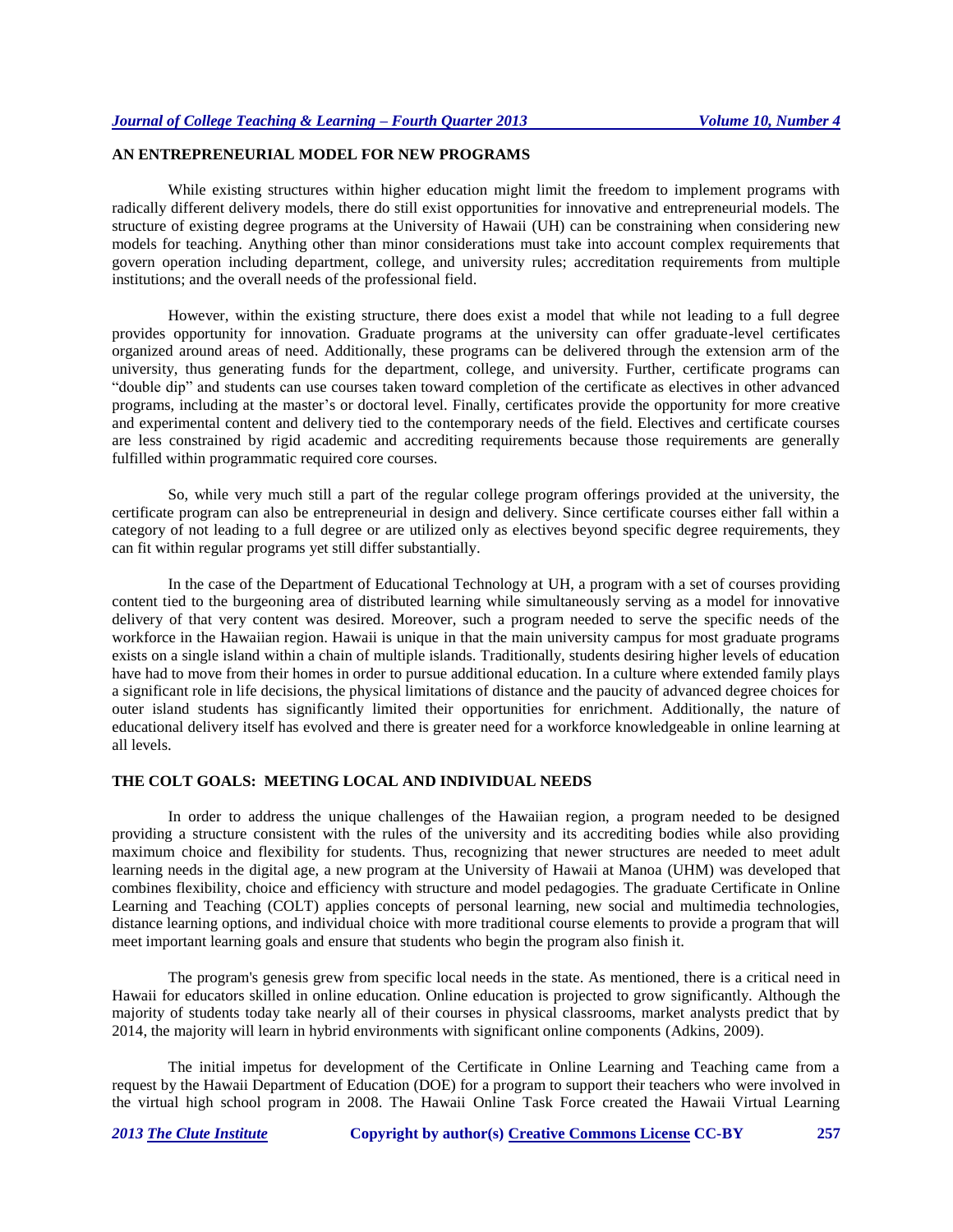Network (HVLN) to expand and systematize online courses by offering a wide array of online courses to Hawaii's students. Further, their goal was for all DOE teachers to obtain additional training in e-learning, whether to teach fully online or to supplement traditional face-to-face class time.

However, the need is not limited to the K-12 professional segment, as there are increased calls for online learning, both stand-alone and supplemental (hybrid) throughout the educational community. For example, federal regulations and policy are moving towards requiring competence in e-learning for all new teachers, as documented in the National Technology Plan (U.S. Department of Education, 2010). The growth of online learning in higher education has been noted, particularly as institutions attempt to expand enrollments at a time of budget cuts and resource shortages. We have been approached by many organizations and individuals in multiple training settings to provide online teaching expertise. These include non-profits, corporations, and the U.S. military. In fact, online learning has grown in the university system itself.

This certificate addresses UH system needs. Potential program participants include individuals from military, corporate, educational, and health care institutions. Many participants may already have master's degrees and are seeking additional professional development or an update of skills. Many participants may also be in existing master's programs, including the Department of Educational Technology's (ETEC) Master's of Education in Educational Technology. In addition, many participants are current UH faculty desiring to learn to incorporate hybrid delivery models into their existing courses. The program provides significant professional development for members of its own institution.

Finally, the need for online teaching expertise extends beyond Oahu, where UHM is located, to the neighbor islands, especially where such programs have previously not been available. Because the courses will not only teach but also model distance education strategies by being online, the Certificate will be a statewide program. Thus, the program is expected to follow trends of current ETEC programs in expanding educational access across the state and successfully reaching underserved populations, including Native Hawaiians and Pacific Islanders.

The need and demand for online courses, both in K-12 and higher education, has increased because of the desire to make education accessible to all learners in a current economy that restricts travel, small class sizes, and specialized teachers. The Hawaii State Legislature recognized the importance of online teaching when it established the Online Task Force to review education policies, requirements, and oversight functions of the state to provide congruency and alignment with the needs and potential presented by online learning.

# **Program History**

ETEC has offered a departmental based graduate COLT since summer 2009. Beginning in fall 2012, the program has been an officially recognized UHM graduate certificate and students have received recognition on their official transcript of program completion. The unofficial program allowed the department to test, evaluate, and refine the program ensuring its quality and student satisfaction with outcomes.

The demand for the certificate program fit the department's own assessment of why such a program was needed for K-12 and higher education instructors. Thus, we increased the number of courses on e-learning and developed a departmental, three-course sequence of existing courses as a pilot project. This program has continually attracted new students in the past 2 years despite a lack of publicity. Students who completed the sequence indicated a desire for a more formal credential and the ability to take advanced coursework. The pilot version allowed students to select a Basic proficiency (three courses with two required) or Advanced level (five courses with three required). The official certificate corresponds to the Advanced level and was the only one offered beginning in 2012.

The COLT program achieved formal approval from the UHM and began as an officially recognized graduate certificate program in Fall 2012. Students who had been taking courses in the departmental program prior to 2012 have applied for formal admission to the certificate and transferred courses already taken. All students admitted to the program complete a practicum and culminating project. The program will have its first certificate completers in Spring 2013.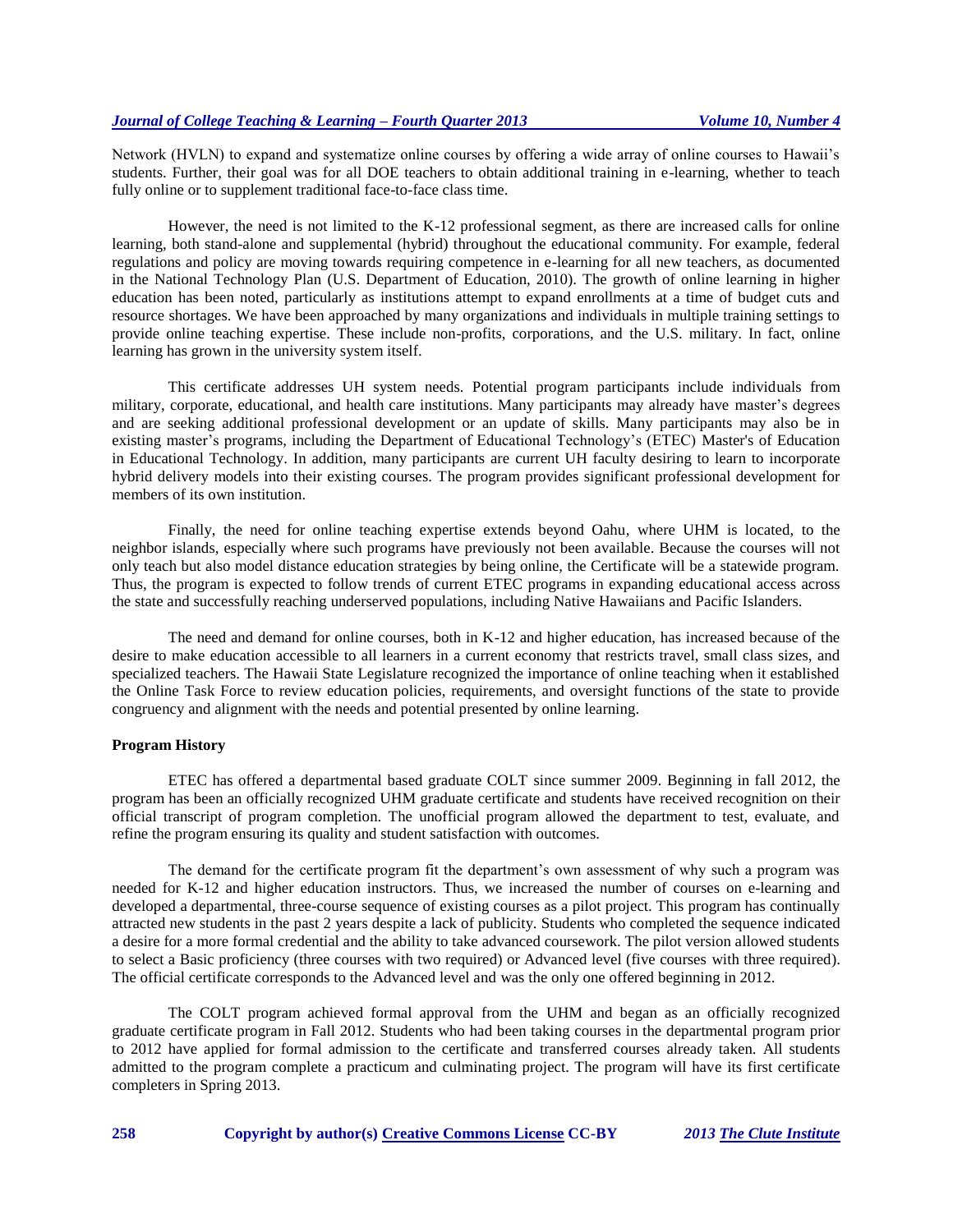# **Teaching and Tools**

All COLT courses are taught fully online and may be synchronous, asynchronous, or mixed; electives may be taught as hybrid courses with some face-to-face sessions. The courses are taught by experienced faculty in ETEC with research and teaching expertise in distance learning. While courses may use University-provided tools for delivery such as a course management system, online audio conferencing, or virtual worlds, instructors regularly incorporate new tools with an emphasis on free and open-source applications. All courses provide students with the opportunity to explore emerging technologies and to develop skills in researching and evaluating tools beyond those used in the courses. This is a benefit of the more flexible, experimental, and entrepreneurial model of the program.

Students are exposed to multiple methods of online pedagogy across the sequence of courses as a way to model best practices found in distance learning. All courses are by design student centered and project-based and provide significant opportunities for discussion, collaboration, and reflection. Moreover, the entire COLT program facilitates cooperation and community, helping to build a sense of belonging that is needed for establishing strong social presence. Courses are developed jointly by the ETEC faculty, reviewed regularly to examine the instructional methods used, and benchmarked against best practices in the field. The ETEC faculty all have a solid background in instructional design and apply these principals to course development and implementation. Individual courses are designed by faculty teams with a master plan for instructional strategies and goals described in the syllabus, with faculty members providing their own expertise in implementation and expected to adapt to the specific learning needs of the students in the class.

## **Providing a Clearly Delineated Program Structure**

The COLT program is based on long-standing ETEC course offerings, which have received high ratings from students. All courses are part of the existing Master's degree in Educational Technology, which received accreditation from the National Council for Accreditation of Teacher Education (NCATE) Specialized Professional Association (SPA) through the Association for Educational Communications and Technology (AECT) in 2009.

The COLT graduate certificate is comprised of three 3-credit required courses, plus two additional 3-credit elective courses. The five courses are designed to cover a range of competencies to educate candidates in understanding, designing, and delivering online learning. The courses may also be used in elective sequences for other programs such as the master's or doctorate. Core competencies include: (a) theory- and research-based knowledge; (b) an understanding of tools and strategies; (c) assessment and evaluation; (d) understanding of ethical practice; and (e) practical application of theory, tools, and strategies in designing online environments.

#### **Making Individual Choices**

Students select two electives with approval by the COLT adviser, a tenured ETEC faculty member who coordinates the program. The electives may be chosen from among the rich array within the Department's graduate course offerings. Courses must relate to the overall goals of the certificate but are designed to meet the specific needs and objectives of the individual student. These courses provide more advanced application of the concepts covered in the required courses, and are expected to directly relate to successful completion of the capstone project in the final course, ETEC 632. While there are multiple options, several examples illustrate the possibilities.

For a certificate student working as an instructional designer in a higher education setting, electives might include ETEC 622: *E-learning Theory and Design* and ETEC 654: *Programming for Games & Simulations*. For a certificate student working as a teacher within a Hawaii e-school setting, electives might include ETEC 641: *Emerging Technologies for K-12 Teaching* and ETEC 662: *Assessment and Evaluation in E-learning*. For a certificate student working as an educational technology coordinator in a school, electives might include ETEC 672: *Distance Education Technology* and ETEC 674: *Instructional Technology Management*. Finally, for a certificate student seeking a future job in a training setting, electives might include ETEC 652B: *Authoring E-learning Environments: Computer-Assisted Instruction (CAI)* and ETEC 692: *Practicum in E-learning*.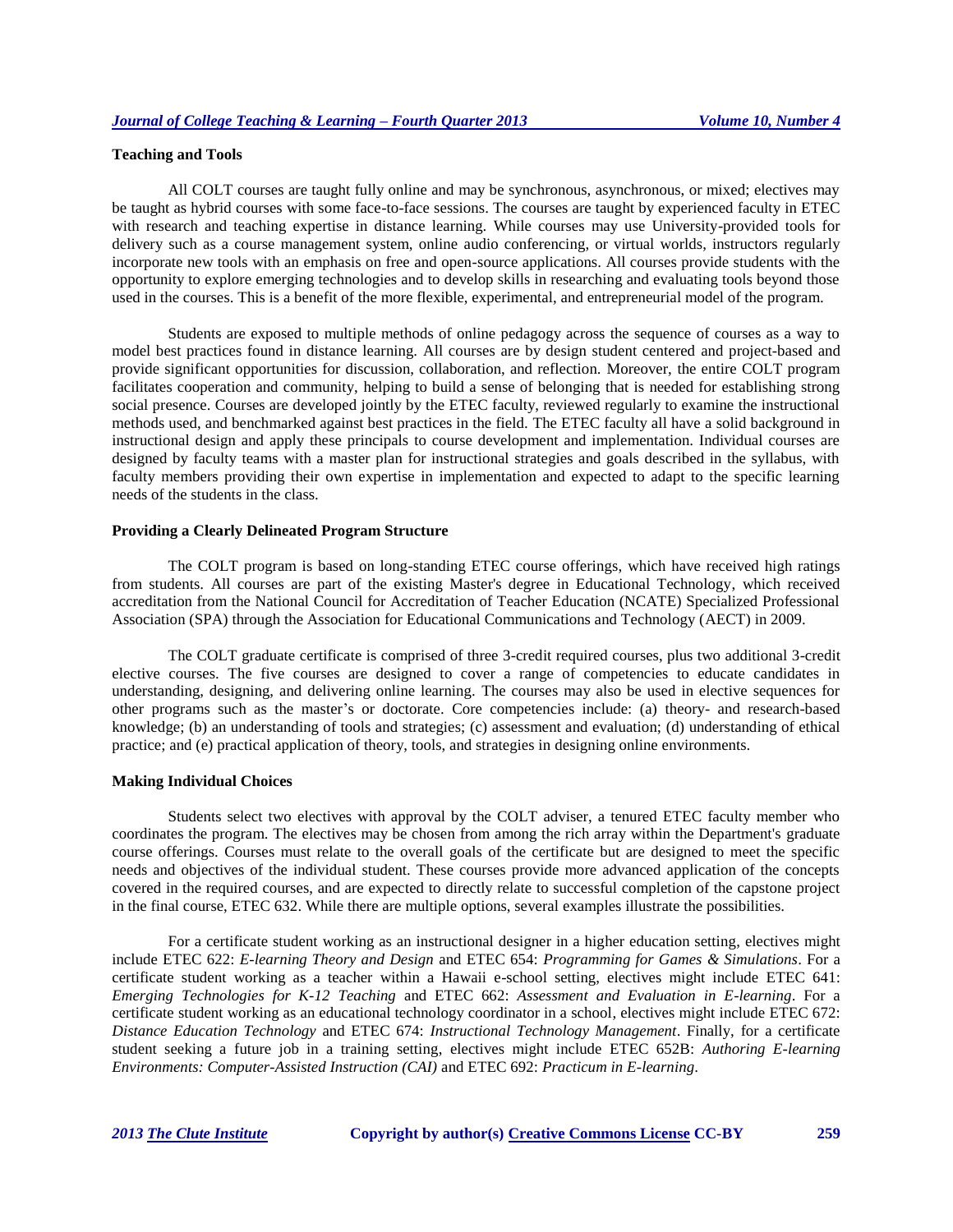A practicum or internship is not required. Internships may be offered and will be administered by the instructor teaching the capstone course or may be completed as one of the electives. Most students in the program are already employed in educational settings and are encouraged to apply their learning directly within their locus of control.

#### **Pulling It All Together**

Across the sequence of courses, students experience a variety of instructional techniques and tool applications, and in more advanced classes are expected to apply those in their own designs, which are assessed as part of the culminating project. Such an assessment provides at least one form of evidence that quality teaching models have provided a successful apprenticeship. As in most institutions, students also provide end-of-course evaluations and, while not explicit to instructional method, the high scores that consistently are above institutional averages suggest the instruction is effective and engaging.

While assessment is applied through each of the required and elective courses to ensure students are learning the fundamentals of online learning and reaching, the certificate program requires successful completion of a culminating, integrative experience by which students demonstrate mastery of design and implementation. This may be achieved through an internship, project, or electronic portfolio in which a student demonstrates mastery of program objectives, most typically by designing, developing, and evaluating a distance learning environment. The instructor in the capstone course supervises the culminating experience and assesses outcomes based on achievement of the requisite core competencies. Students are required to develop a formal presentation for an online international conference, the Teaching, Colleges, and Community (TCC) Worldwide Online Conference, to present the results of the project in a public and professional context. Capstone projects are reviewed by the full faculty as part of the department's program evaluation.

#### **CONCLUSIONS**

The idea that traditional higher education institutions represent a monolithic and antiquated format for learning is an oversimplification of a complex system that has evolved because learning is much more than exposure to content or experts. In fact, when Willingham (2009) wrote of why students are bored with school, a major problem is that insufficient attention is given to what is known about learning and human behavior. While this may suggest that change is needed in traditional education, it does not lead to the idea that new technology alone is the answer.

Critical success for innovative programs will be built on delivery models that take into account the peculiarities of human nature such as our gregarious desire for collaboration or cultural values such as *Ohana,* which in Hawaiian refers to the importance of extended family Relying on purely economic models that predict mass content delivery with minimal interaction may not provide the most successful outcomes nor serve the individual learning needs of students who desire learning beyond self-motivated, asynchronous systems.

Thus, in order for the most robust and successful models to be designed and delivered, innovative opportunities for flexible and experimental methods must be seized. Moreover, research must be conducted within these environments to comprehend and identify critical success factors. Although the university system at times can be rigid, finding opportunities for experimentation is key. New designs that combine what we know about learning, the brain, and newer technologies can provide successful learning environments assuaging the "sky is falling" fear generated by the understandable confusion that accompanies significant change.

#### **AUTHOR INFORMATION**

**Dr. Michael Menchaca** is an associate professor and coordinator of online programs in the Department of Educational Technology at the University of Hawaii. He specializes in online learning and has helped create and establish successful online programs at multiple institutions. He publishes research on online learning, social justice with technology, and integrating technology into teaching and learning. Dr. Menchaca has consulted for numerous schools, districts, and county and state offices. He has served as principal investigator for several state and federal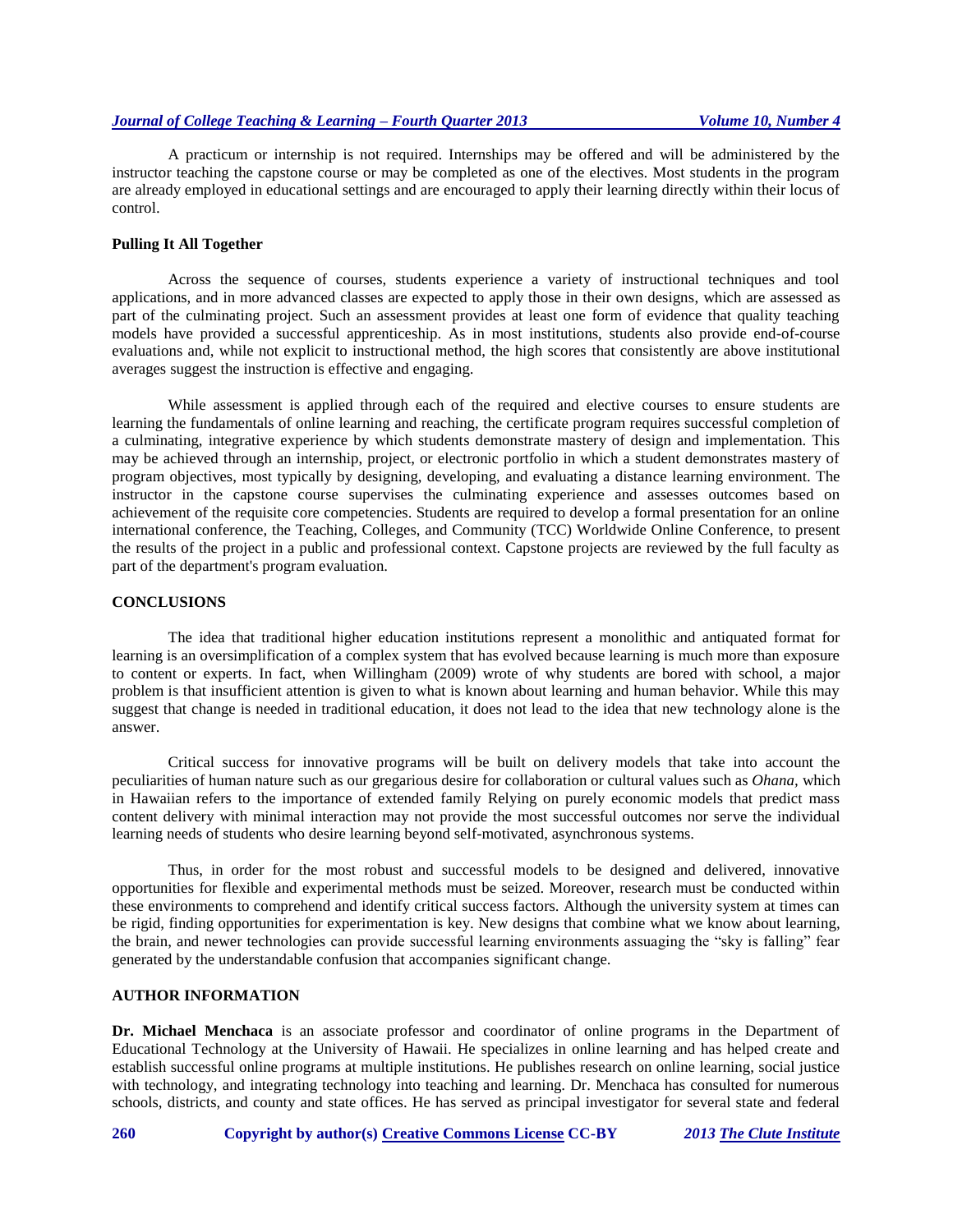grants. Dr. Menchaca was also an IT specialist for many years, specializing in network management. E-mail: [mikepm@hawaii.edu](mailto:mikepm@hawaii.edu) (Corresponding author)

**Dr. Ellen Hoffman** is a professor in the Department of Educational Technology at the University of Hawaii. She is currently the department chair and also coordinates the department's doctoral specialization in educational technology program. She has over 15 years of administrative experience in higher education including directing grants and research centers. Dr. Hoffman's research interests include qualitative research methods, technology policy and standards, e-learning, digital libraries, digital literacy, and the scholarship of teaching. She has taught at every level from pre-school to post-secondary. She won the College of Education's Excellence in Teaching Award in 2008. E-mail: [ehoffman@hawaii.edu](mailto:ehoffman@hawaii.edu)

# **REFERENCES**

- 1. Adkins, S. (2009, October). Innovation in educational technology and the virtualization of K-12 and higher education. Webinar presented for Ambient Insight's Learning Technology Innovation series online at: [https://sas.elluminate.com/site/external/event/description?instance\\_id=15563](https://sas.elluminate.com/site/external/event/description?instance_id=15563)
- 2. Anderson, J., Boyles, J. L., & Rainie, L. (2012). The future of higher education. Washington, DC: Pew Internet & American Life Project. Retrieved from [http://pewinternet.org/Reports/2012/Future-of-Higher-](http://pewinternet.org/Reports/2012/Future-of-Higher-Education/Overview.aspx)[Education/Overview.aspx](http://pewinternet.org/Reports/2012/Future-of-Higher-Education/Overview.aspx)
- 3. Abrami, P., Bernard, R., Bures, E., Borokhovski, E., & Tamim, R. (2011). Interaction in distance education and online learning: Using evidence and theory to improve practice. *Journal of Computing in Higher Education, 23*(2-3), 82-103. doi: 10.1007/s12528-011-9043-x.
- 4. Center for Excellence in Higher Education. (n.d.). About U.S. higher education. Retrieved from <http://cehe.org/facts-costs.html>
- 5. Christensen, C. M., Horn, M. B., & Johnson, C. W. (2008). *Disrupting class: How disruptive innovation will change the way the world learns*. New York, NY: McGraw-Hill.
- 6. Desantis, N. (2012, March 18). A boom time for education start-ups. *The Chronicle of Higher Education*. Retrieved from <http://chronicle.com/article/A-Boom-Time-for-Education/131229/>
- 7. Menchaca, M., & Bekele, T. A. (2008). Learner and instructor identified success factors in distance education. *Distance Education, 29*(3), 231-252.
- 8. Merriam, S. B. (2008). Adult learning theory for the twenty-first century. *New Directions for Adult and Continuing Education,* (119), 93-98. doi: 10.1002/ace.309.
- 9. U. S. Department of Education. (2010). Transforming American education: Learning powered by technology. Washington, D. C.: Office of Educational Technology. Retrieved from <http://www.ed.gov/technology/netp-2010>
- 10. Willingham, D. T. (2009). *Why don't students like school? A cognitive scientist answers questions about how the mind works and what it means for the classroom*. San Francisco, CA: Jossey-Bass.